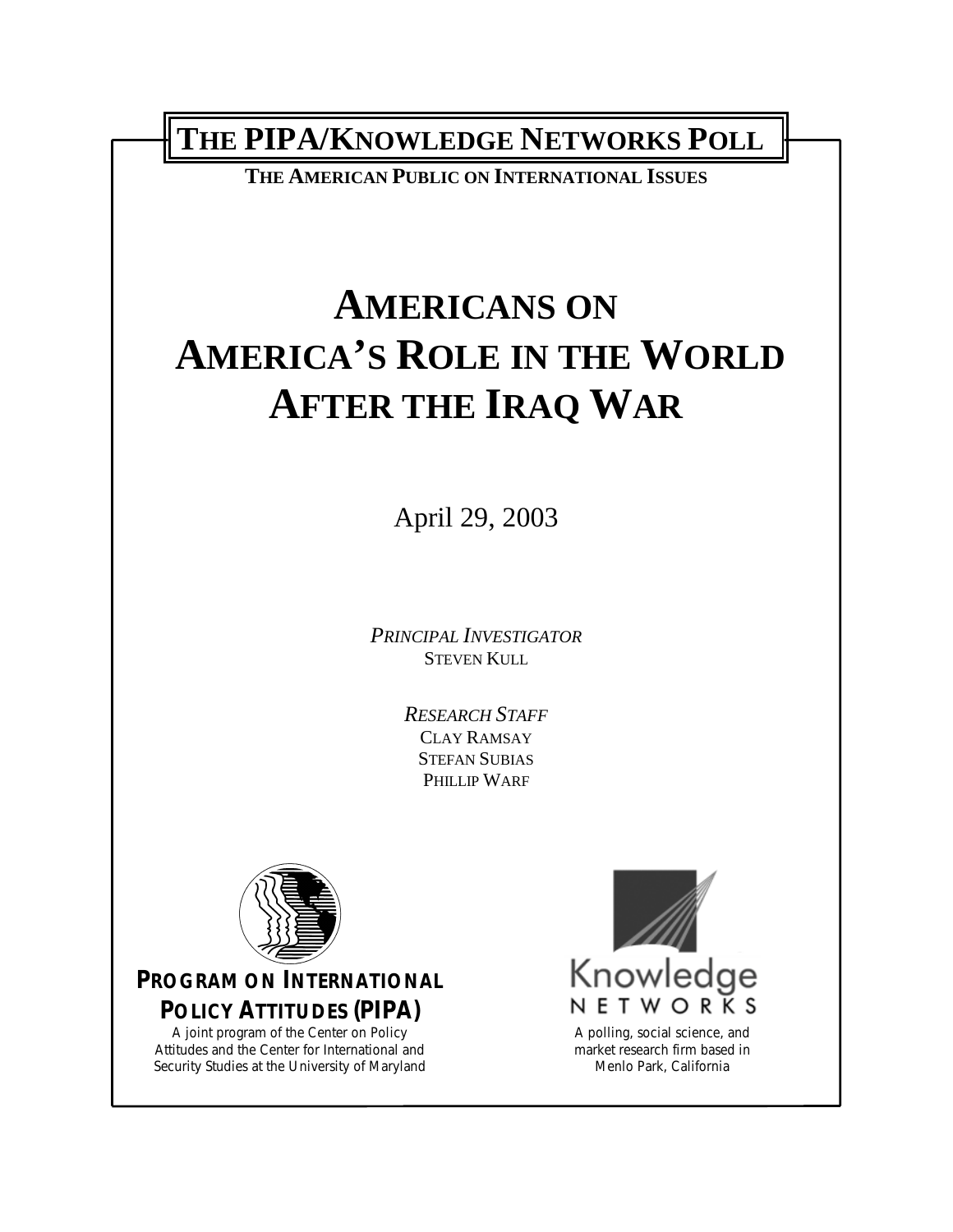|                                                       | <b>PIPA Board of Advisors</b>                                 |                                                 |
|-------------------------------------------------------|---------------------------------------------------------------|-------------------------------------------------|
| <b>I.M. Destler</b><br>University of Maryland         | Alan Kay<br><b>Americans Talk</b><br><b>Issues Foundation</b> | Robert Shapiro<br>Columbia University           |
| <b>Gloria Duffy</b><br>Commonwealth Club              | <b>Catherine Kelleher</b><br>National War College             | <b>Fred Steeper</b><br><b>Market Strategies</b> |
| <b>Bill Frenzel</b><br><b>Brookings Institution</b>   | <b>Anthony Lake</b><br>Georgetown University                  | Daniel Yankelovich<br>Public Agenda Foundation  |
| <b>Alexander George</b><br><b>Stanford University</b> | <b>Benjamin Page</b><br>Northwestern University               |                                                 |

**The Program on International Policy Attitudes (PIPA)** is a joint program of the Center for International and Security Studies at Maryland and the Center on Policy Attitudes. PIPA undertakes research on American attitudes in both the public and in the policymaking community toward a variety of international and foreign policy issues. It seeks to disseminate its findings to members of government, the press, and the public as well as academia.

**Knowledge Networks** is a polling, social science, and market research firm based in Menlo Park, California. Knowledge Networks uses a large-scale nationwide research panel which is randomly selected from the national population of households having telephones and is subsequently provided internet access for the completion of surveys (and thus is not limited to those who already have internet access).

**The Center for International and Security Studies at Maryland (CISSM)**, at the University of Maryland's School for Public Affairs, pursues policy-oriented scholarship on major issues facing the United States in the global arena. Using its research, forums, and publications, CISSM links the University and the policy community to improve communication between scholars and practitioners.

**The Center on Policy Attitudes (COPA)** is an independent non-profit organization of social science researchers devoted to increasing understanding of public and elite attitudes shaping contemporary public policy. Using innovative research methods, COPA seeks not only to examine overt policy opinions or positions, but to reveal the underlying values, assumptions, and feelings that sustain opinions.

Steven Kull, Clay Ramsay and Phil Warf designed the questionnaire and wrote the analysis.

Knowledge Network's Stefan Subias adapted the questionnaire and managed the fielding of the poll

Trent Perrotto, Monika Kacinskiene, Helena Saele, Roman Gershkovich and Batsuuri Haltar contributed to the production of the report.

The search of existing poll data was done with the aid of the Roper POLL database.

This study was made possible by grants from the Rockefeller Brothers Fund and the Ford Foundation.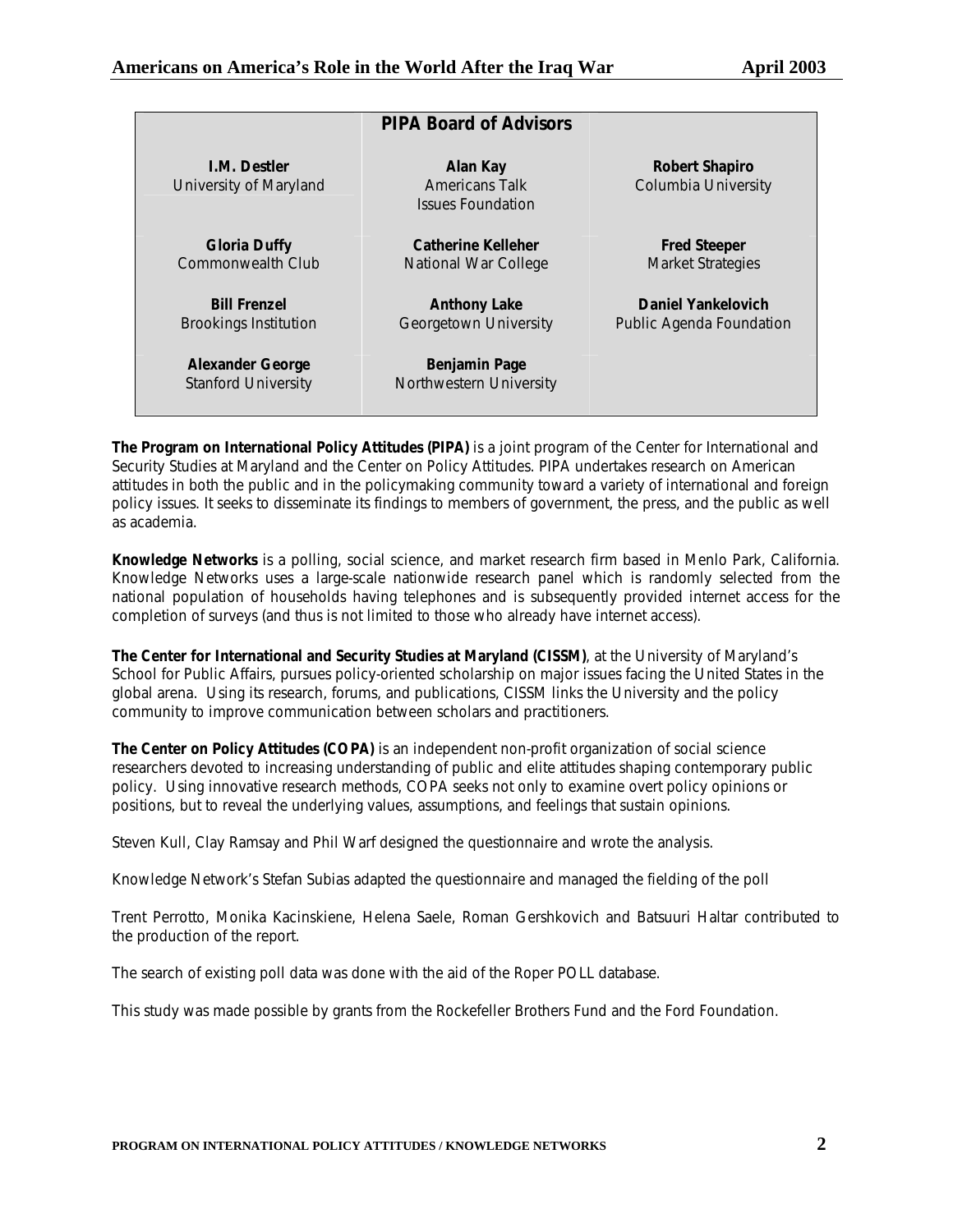# **THE PIPA/KNOWLEDGE NETWORKS POLL**

**THE AMERICAN PUBLIC ON INTERNATIONAL ISSUES**

### **AMERICANS ON AMERICA'S ROLE IN THE WORLD AFTER THE IRAQ WAR**

#### **April 29, 2003**

#### **INTRODUCTION**

The March PIPA/Knowledge Networks poll showed that, despite the public's reservations about going to war without UN approval, a strong majority rallied behind the President as hostilities began. Over the weeks of the war, in numerous polls support stayed constant, with approximately 7 in 10 backing it. Now that the war has come to its stunningly rapid conclusion, new questions have emerged about how the public views the consequences of the war and its implications for America's role in the world.

Past polling showed that, going in to the war, Americans had trepidations about how the war might impact the likelihood that North Korea or Iran would make weapons of mass destruction. They also showed some awareness that US foreign policy was being subject to substantial criticism by other countries. What has become of these concerns and perceptions in the wake of America's rapid victory in the war?

More fundamentally, questions arise about how the US victory in the Iraq war has impacted Americans' attitudes about America's role in the world. Do they now support a more unilateral and military approach? Do they feel more free to use force without UN approval? In the past Americans have complained that the US plays the role of world policeman more than it should: has this concern evaporated?

More specifically, how do Americans feel about what kind of presence the US should have in the Middle East and how it should deal with "problem countries," including Syria and Iran. Are Americans feeling a momentum that could carry them into supporting going to war with Syria, now that it has been identified by some US leaders as a threat to the US? How do Americans want to deal with Iran? Once the situation with Iraq is stabilized, do Americans want to continue to keep US troops in Saudi Arabia? Do they want to apply strong pressure on Arab countries to become more democratic?

The US has initiated an ambitious and expensive process of reconstructing Iraq. Are Americans willing to make the necessary commitments to this process, especially when reminded of pressing needs at home? How realistic are they about what these demands will be? What are their expectations of what will be achieved? Will they be satisfied for the US to go home once a rudimentary government is in place, or will they expect to see a real working democracy with protection of individual rights?

The US has been at loggerheads with allies and other countries on the question of what role the UN should play in Iraq reconstruction, with the US wanting to keep the UN in a marginal role. Historically the US public has liked the idea of working through the UN. Where does the public stand now?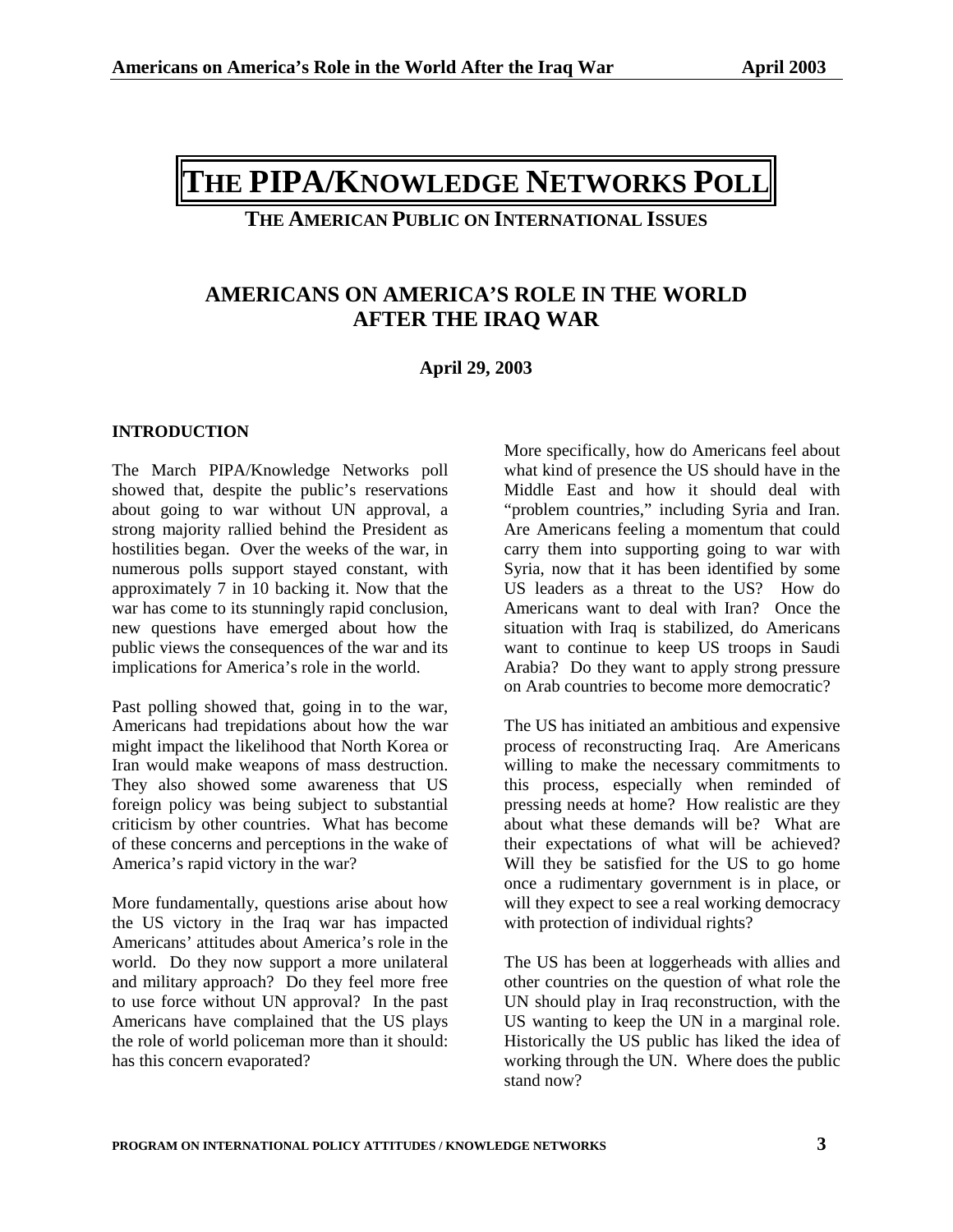Another key debate in the news lately has been over whether the US military should have direct operational control over humanitarian relief and economic reconstruction, with the Defense Department pressing for such control, and the State Department and international aid organizations seeking to keep such efforts more independent. What does the public think?

To answer these and other questions, PIPA and Knowledge Networks conducted a nationwide poll of 865 American adults over April 18-22, 2003. The margin of error for the full sample was plus or minus 3.5%. The poll was fielded using Knowledge Networks' nationwide panel, which is randomly selected from the entire adult population and subsequently provided internet access. For more information about this methodology see page 9, or go to [www.knowledgenetworks.com/ganp.](http://www.knowledgenetworks.com/ganp)

Funding for this research was provided by the Rockefeller Brothers Fund and the Ford Foundation.

#### **Key Findings:**

#### *America's Role in the Post Iraq War World*

The public overwhelmingly endorses the war with Iraq. Assumptions about the consequences of the war and how other countries view US foreign policy have become sharply more positive. Nonetheless, the war has not led Americans to support the US playing a role in the world marked by unilateral and military

approaches. Majorities continue to believe the US plays the role of world policeman more than it should and that the US should emphasize a multilateral approach to world problems in general and to the problem of the proliferation of weapons of mass destruction.

#### *Next Steps With Arab Countries*

Americans prefer an approach to Arab countries that de-emphasizes military options and emphasizes a multilateral approach. Strong majorities favor the US withdrawing US troops from Saudi Arabia once Iraq is stabilized, and oppose taking military action against Syria. Majorities favor the UN, not the US, taking the lead in dealing with Syria and Iran. A majority opposes pressuring countries in the region to become more democratic.

#### *Iraq Reconstruction*

An overwhelming majority says that the US has the responsibility to remain in Iraq for an extended period and create a stable and democratic government that protects human rights. The public is divided on whether the UN or the US should take the primary responsibility for constructing the new Iraq government, while clear majorities favor the UN being responsible for civil order and economic reconstruction. The majority opposes the US military directing humanitarian relief and economic reconstruction. An overwhelming majority favors Congress retaining oversight over US funds for Iraqi relief and reconstruction.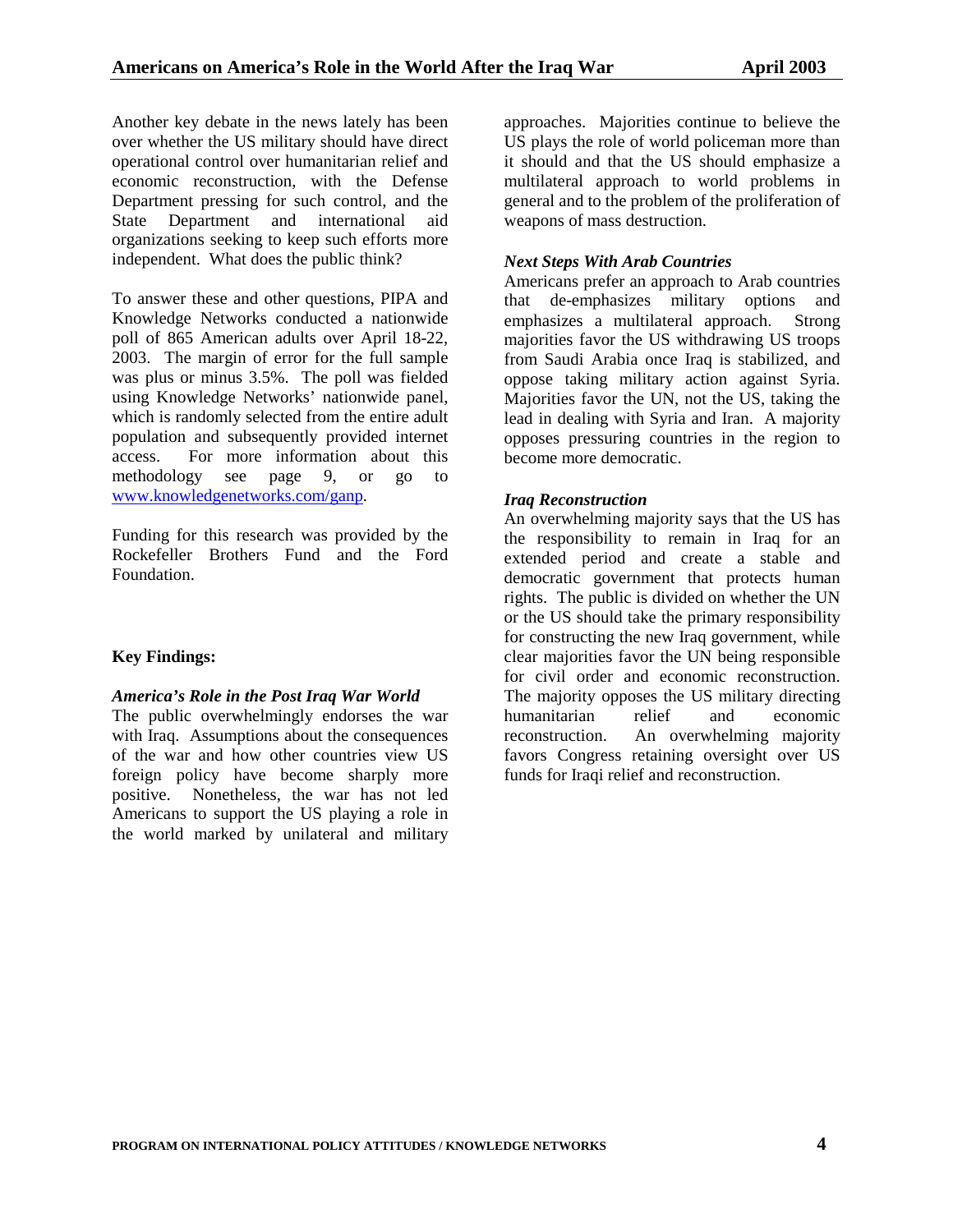#### *America's Role in the Post Iraq War World*

**The public overwhelmingly endorses the war with Iraq. Assumptions about the consequences of the war and how other countries view US foreign policy have become sharply more positive. Nonetheless, the war has not led Americans to support the US playing a more unilateral or military role in the world. Majorities continue to believe the US plays the role of world policeman more than it should and that the US should emphasize a multilateral approach to world problems in general and to the problem of the proliferation of weapons of mass destruction.** 

Consistent with numerous other polls, this poll found an overwhelming majority endorsing the war with Iraq. Asked to rate how US policy was handling Iraq on a 0-10 scale, with 0 meaning "very poorly" and 10 meaning "very well," 75% gave it a rating above 5. The mean rating was 7.44.



While the March PIPA/KN poll found more Americans assuming that various consequences of the war would be negative than assumed they would be positive, this view has shifted sharply. Now the public is more likely to assume that the war will have positive consequences.

Assumptions about the consequences of the war and how other countries view US foreign policy have suddenly become more positive. Asked "how things will be now that the US has toppled the government of Iraq" in terms of "the chances that other countries will try to develop nuclear weapons," only 15% said these chances would be higher. Asked a similar question in March, about 45% assumed the chances would be higher that North Korea would make nuclear weapons and 41% assumed the chances that Iran would make them would be higher. In the current poll, 36% assumed that the chances would be lower; 47% thought they were unchanged.

In three questions about Iran, North Korea, and Syria, respondents were offered two arguments about results of the war: that such countries will be less likely to make weapons of mass destruction for fear that the US will attack, or that these countries are more likely to try to acquire them so as to deter a US attack. Strong majorities favored the more sanguine argument that Iran (68%) and Syria (62%) would be less inclined to make such weapons. For North Korea the response was divided, with 47% saying they would be less likely and 44% saying they would be more likely to make weapons of mass destruction.



Consistent with this optimistic view of the impact of the war, when asked "If as a result of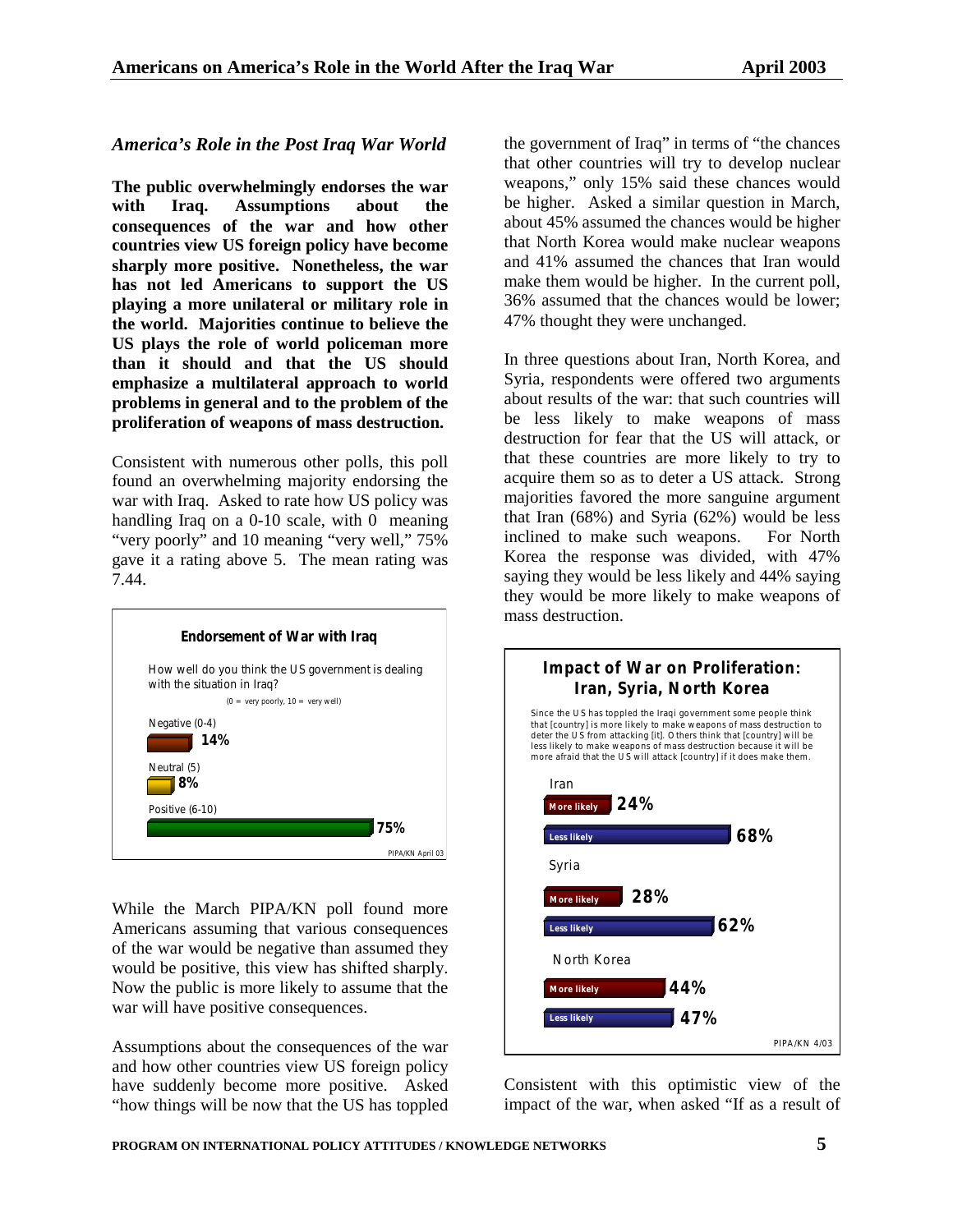the Iraq war, the US were to become a more dominant force in the world," whether this would be a positive or negative thing, 66% said this would be something positive. Asked the same question about the possibility that "as a result of the Iraq war some governments around the world are more afraid of the US," 61% said this would be primarily a positive result.

There was also a striking rise in the perception of whether people in other countries have a positive view of US foreign policy. PIPA/Knowledge Networks has been tracking this perception since November 2002, by asking respondents to give the rating they imagine people in other countries and European allies would give if they rated US foreign policy. The net rating (the percentage assuming a positive attitude minus the percentage assuming a negative attitude) went down sharply starting in January. In March the net ratings were minus 26% for the world as a whole and minus 21% for the European allies. In the current poll taken after the Iraq war, both these net numbers rose sharply--to plus 9% for the world and plus 1% for the European allies.

#### **No Support for New Role Based on Unilateral and Military Approaches**

The public's approval of US military action without UN approval notwithstanding, the public is not showing signs of a change in its basic attitudes about the kind of role the US should play in the world. As before the war, the public overwhelmingly endorses a role for the US that emphasizes multilateralism and roundly rejects either a role based on the US playing the role of world hegemon, or an isolationist posture.

Presented a trend line question that offered three options for the US role in the world, only 12% chose the option, "As the sole remaining superpower, the US should continue to be the preeminent world leader in solving international problems." Likewise, only 11% chose the option that "the US should withdraw from most efforts to solve international problems." Rather, an overwhelming 76% chose the option that "The US should do its share in efforts to solve

international problems together with other countries." These responses are essentially unchanged from when the question was asked before the war, most recently in June 2002 by the Chicago Council on Foreign Relations.



Even in the current circumstance, a majority (62%) continues to express the view that "the US plays the role of world policeman more than it should." This is essentially the same as the response to an almost identical question CCFR presented in June 2002.



A majority does not feel that the fact that the US went to war with Iraq without UN approval sets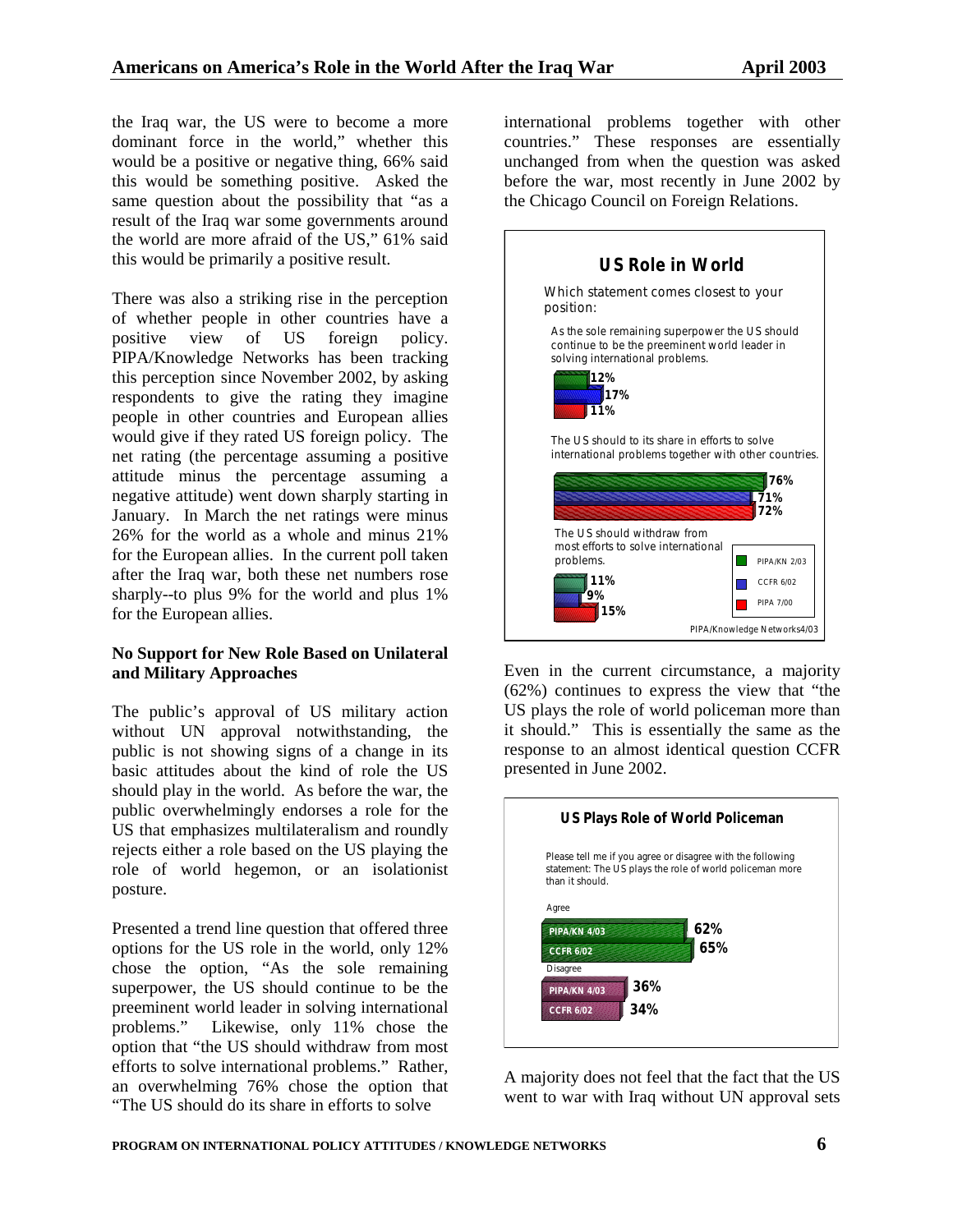a precedent for the US to feel more free to do so in the future. In late March, just as the war was getting started, PIPA/KN asked whether "in the future the US should feel more free to use force without UN authorization." Sixty-six percent said that it should not. In the current poll, this number was a slightly smaller majority, with 61% saying that it should not feel more free (this drop, however, is not statistically significant).

| Seeking UN Authorization in the Future                             |
|--------------------------------------------------------------------|
| Do you think that in the future the US:                            |
| Should feel more free to use force<br>without UN authorization     |
| 35%<br><b>PIPA/KN 4/03</b>                                         |
| 29%<br><b>PIPA/KN 3/03</b>                                         |
| Should not feel more free to use force<br>without UN authorization |
| 61%<br><b>PIPA/KN 4/03</b>                                         |
| 66%<br><b>PIPA/KN 3/03</b>                                         |
| PIPA/Knowledge Networks                                            |

Perhaps it is even more meaningful that an overwhelming majority endorses the US effort to gain UN approval, even though it was unsuccessful. Asked, "Looking back, do you think that it was the right thing to do or a mistake for the US to have tried to get UN authorization to take military action against Iraq?" a remarkable 88% said that it was the right thing to do.



A majority feels that the UN, rather than the US, should take the lead in dealing with countries that support terrorist groups or that may be building weapons of mass destruction. Asked who should take the lead in "trying to make sure that Iran does not make nuclear weapons and does not support Palestinian groups that use terrorism," 57% preferred the UN to the US. Sixty-seven percent preferred the UN taking the lead in "trying to stop North Korea from making nuclear weapons," and 61% preferred the UN taking the lead in "trying to stop Syria from supporting groups that use terrorism against Israel."



Americans are showing no signs of greater readiness to use military force as an instrument of US foreign policy. Although removing the oppressive dictatorship of Saddam Hussein has emerged as a primary rationale for the invasion of Iraq (since weapons of mass destruction have not been found), there is not majority support for generalizing this as a precedent in US policy. Presented the argument, "The US has the right and even the responsibility to overthrow dictatorships," only 38% agreed with it, while 57% disagreed.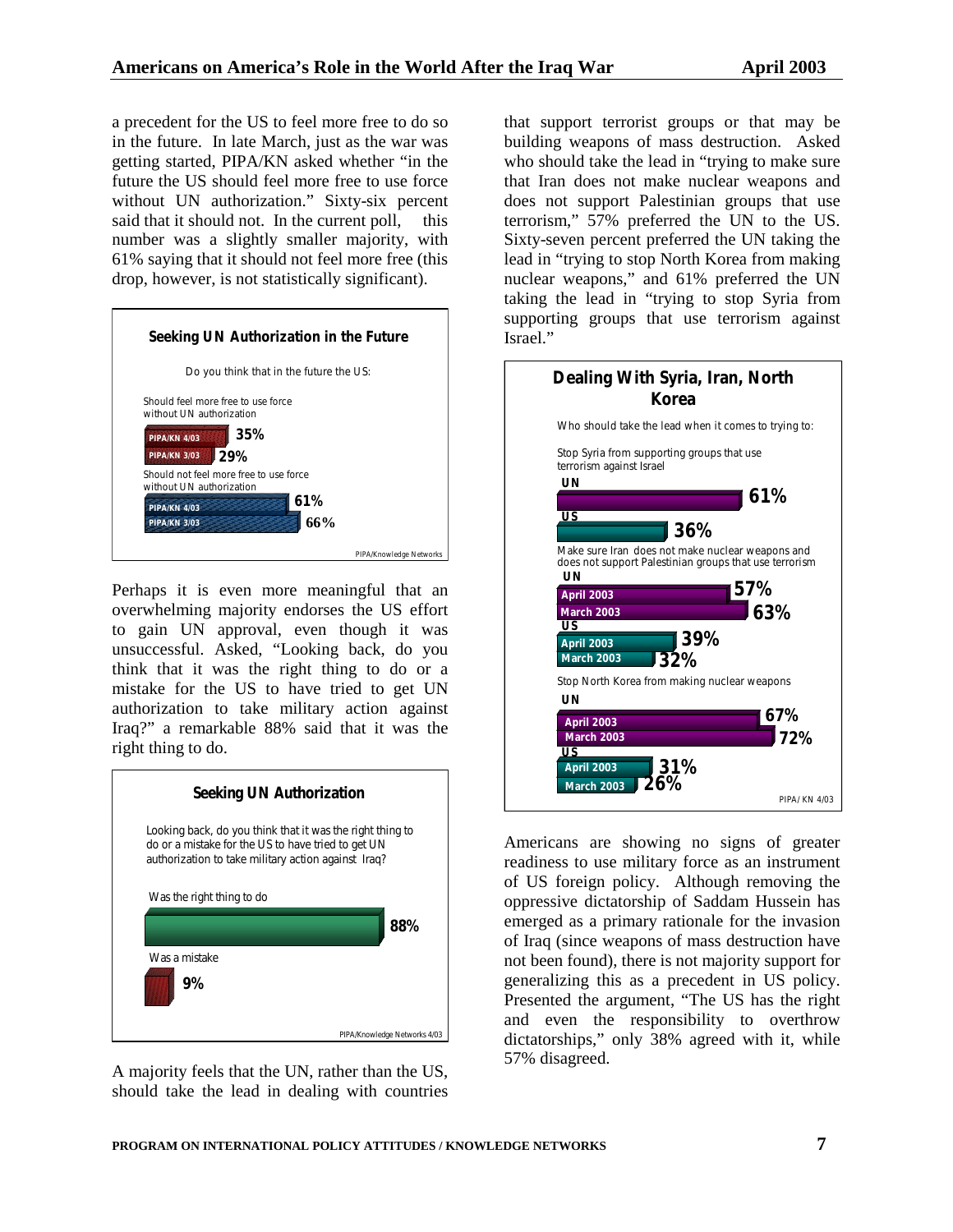

Also (as discussed below), strong majorities want the US to withdraw US troops from Saudi Arabia once Iraq is stabilized and oppose going to war with Syria.

#### *Next Steps With Arab Countries*

**Americans prefer an approach to Arab countries that de-emphasizes military options and emphasizes a multilateral approach. Strong majorities favor the US withdrawing US troops from Saudi Arabia once Iraq is stabilized, and oppose taking military action against Syria. Majorities favor the UN, not the US, taking the lead in dealing with Syria and Iran. A majority opposes pressuring countries in the region to become more democratic.** 

In dealing with Arab countries specifically, there is no sign of a readiness in the public to put a new emphasis on using military power in the region. Perhaps most striking is the finding that a strong majority of 67% said that 'Once Iraq is stabilized…US military forces should…be withdrawn from Saudi Arabia."

Even as the administration's rhetoric toward Syria has heated up, and there has been much talk in the press about whether Syria is 'next' for military action, there is no sign of a general public willingness to use military force toward



Syria. Asked directly, "Do you think, in the near future, the US should or should not go to war to overthrow the government of Syria?" only 21% said that it should, while 71% said it should not. Those who said that the US should do so were then asked a follow-on question about whether the US should go ahead if this were opposed by most members of the UN Security Council. In this case, the percentage willing to do so dropped to 17%.



Another frequently heard theme about the post-Iraq war period is that the way is now open for the US to pressure countries in the Middle East to become more democratic. The public greets this idea with a distinct lack of enthusiasm. PIPA/KN's question offered arguments on both sides: that US pressure "on countries in the Middle East, like Saudi Arabia and Egypt, to become more democratic" "would be consistent with America's interests as well as its values," or that such pressure "on those governments will make them less cooperative in the war on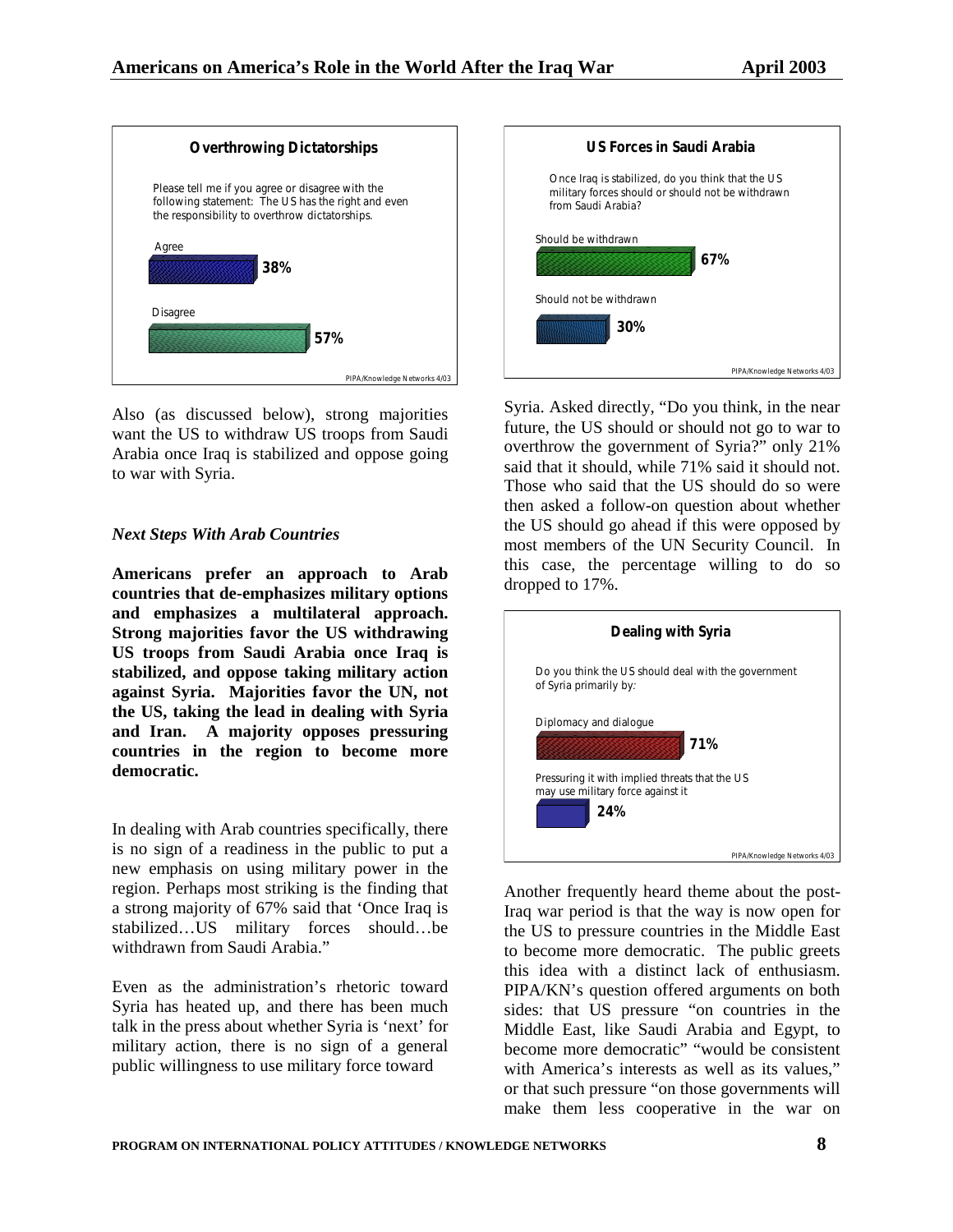terrorism." A full two-thirds (67%) rejected the idea of pressuring countries in the Middle East to become more democratic; only 29% were supportive of the idea.



#### *Iraq Reconstruction*

**An overwhelming majority says that the US has the responsibility to remain in Iraq for an extended period and create a stable and democratic government that protects human rights. The public is divided on whether the UN or the US should take the primary responsibility for constructing the new Iraq government, while clear majorities favor the UN being responsible for civil order and economic reconstruction. The majority opposes the US military directing humanitarian relief and economic reconstruction. An overwhelming majority favors Congress retaining oversight over US funds for Iraqi relief and reconstruction.** 

According to an overwhelming majority—86%-- "now that Saddam Hussein's government is toppled," the US has 'the responsibility to remain in Iraq as long as necessary until there is a stable government." This near-unanimous figure is unchanged from early in the war (March 22-25) when a similar question found 85% saying the US has this responsibility and from February when 86% took this position.

Americans appear to assume that this will require a substantial commitment as well. Asked, "How long do you think it will take to establish a stable government in Iraq after the

end of hostilities?" the median estimate was 2 years—no different than the response in March to this question, when the war was in progress.



The public also seems to be holding up rather high standards for what this new government should be like. Asked: "When do you think the US should remove its troops from Iraq?" and offered four possible levels of stability in Iraq.

|                                             | When Should US Withdraw?                                  |
|---------------------------------------------|-----------------------------------------------------------|
| from Iraq? When:                            | When do you think US should remove its troops             |
|                                             | Hostilities have ceased and Saddam Hussein is overthrown. |
| 12%<br>the US, but is not democratic.<br>6% | A government has been established that is friendly to     |
| laws that protect human rights.<br>6%       | A government has been elected, but there are not yet      |
| that protect human rights.                  | A government has been elected and there are laws<br>72%   |
|                                             | PIPA/Knowledge Networks4/03                               |

Surprisingly, an overwhelming majority of 72% chose the most rigorous standard: when "a government has been elected and there are laws that protect human rights." The other three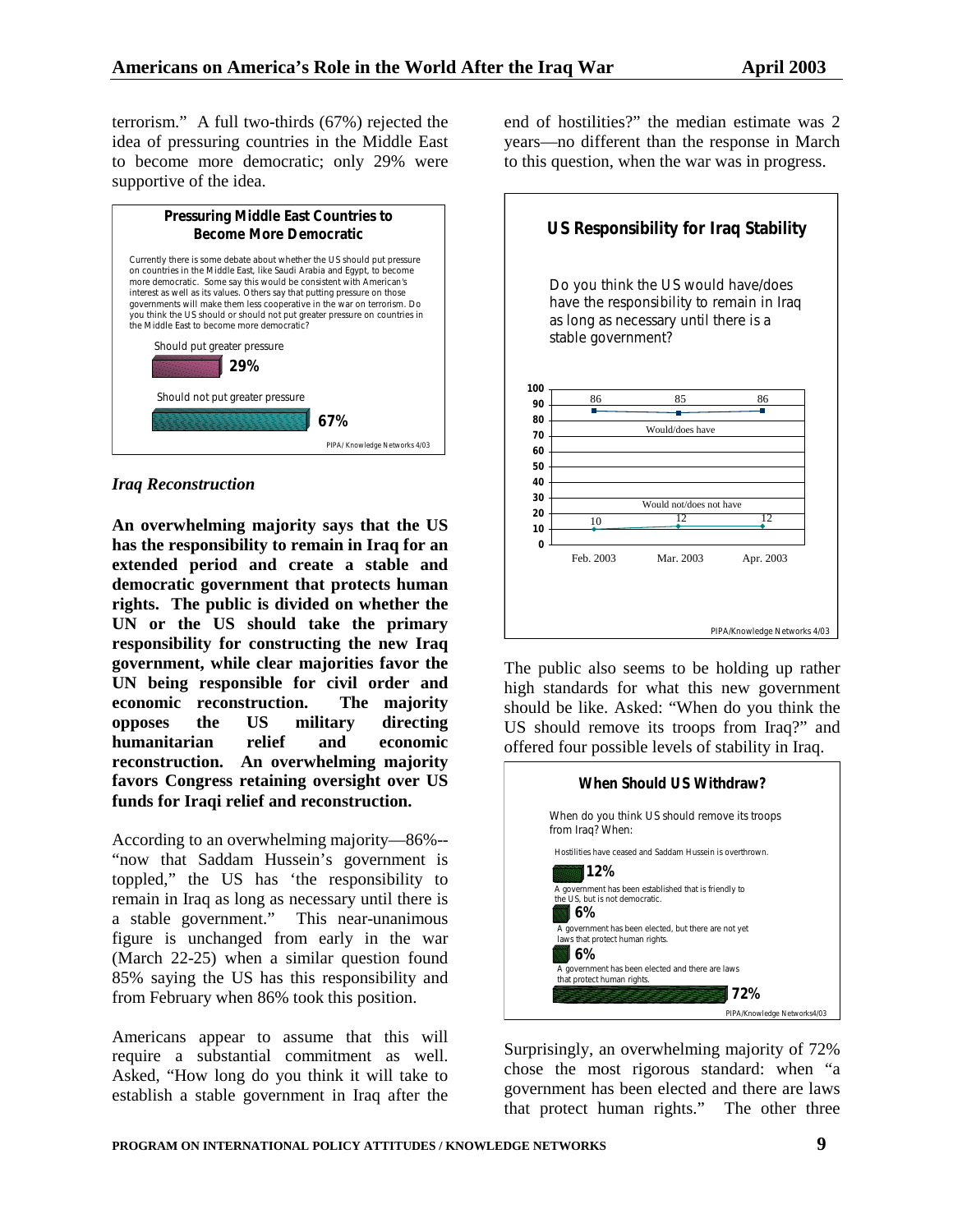options, taken together, were chosen by less than a quarter (24%) of respondents.

Support for such an effort proved to be resilient even when respondents were reminded of the financial costs. Respondents were offered a choice between two statements. One statement made a point that has often garnered large majorities in other contexts—that the country has many domestic problems that need these funds. The statement went: "We shouldn't spend money on rebuilding Iraq when we have so many problems here at home." Only 24% endorsed it, while 73% endorsed the other statement: "It would be unwise and immoral for the US to overthrow the government of Iraq and then just leave."

Past research has shown that, behind an apparent reluctance to spend US funds on international issues, there is often a concern that the US is contributing more than its fair share. To test for this concern, respondents who said there were too many problems at home for the US to be spending money on rebuilding Iraq were asked: "What if other countries and the UN made contributions to rebuilding Iraq?" Out of this group, over half (53%) then said the US should join others in spending money to rebuild Iraq- bringing the total willing to do so under some conditions to 86%.

While Americans show a readiness to invest in a long-term effort, they also show optimism that Iraq will achieve stability before long and appear to have grown more optimistic with the end of the war. Asked to think six months ahead, 56% say it is more likely that Iraq will have a stable government; 40% say it will be "unstable and chaotic." Asked to think five years ahead, the majority assuming stability is much larger— 76%--up from 67% in the March 22-25 poll.

#### **Responsibility for Aspects of Reconstruction**

The public is divided on whether the UN or the US should take the primary responsibility for constructing the new Iraq government, while clear majorities favor the UN being responsible for security and economic reconstruction. Respondents were told, "There is a debate about who should be responsible for different aspects of postwar Iraq," and then presented a range of questions, allowing respondents to vary their positions.

When asked about the governmental core of the new Iraqi state, the public divides over who should take primary responsibility. Fifty percent said the UN "should temporarily govern Iraq and work with Iraqis to write a new constitution and build a new democratic government," while 47% said the US should do this. In a question that framed the problem in more immediate terms, respondents were told "there are plans to establish an interim authority to administer Iraq until elections can be held," and were asked: "Who do you think should decide which Iraqis should be members of this interim authority?" Again the answer was divided, with 48% saying the UN and 46% saying the US.



Apparently Americans are open-minded on this issue as a majority said it was ready to have the Iraqis decide. Asked "If it was practical, do you think it would be a good idea or a bad idea to have a referendum for the Iraqi people to vote whether the US or the UN should temporarily govern Iraq until a new government is established?" a strong majority—62%--thought such a referendum would be a good idea; 35% thought it would be a bad idea.

With other aspects of Iraq clear majorities would rather have the UN be responsible. A clear 57% said the UN "should direct humanitarian relief and reconstruction in Iraq"; only 40% wanted the US in this role. The proposal that the US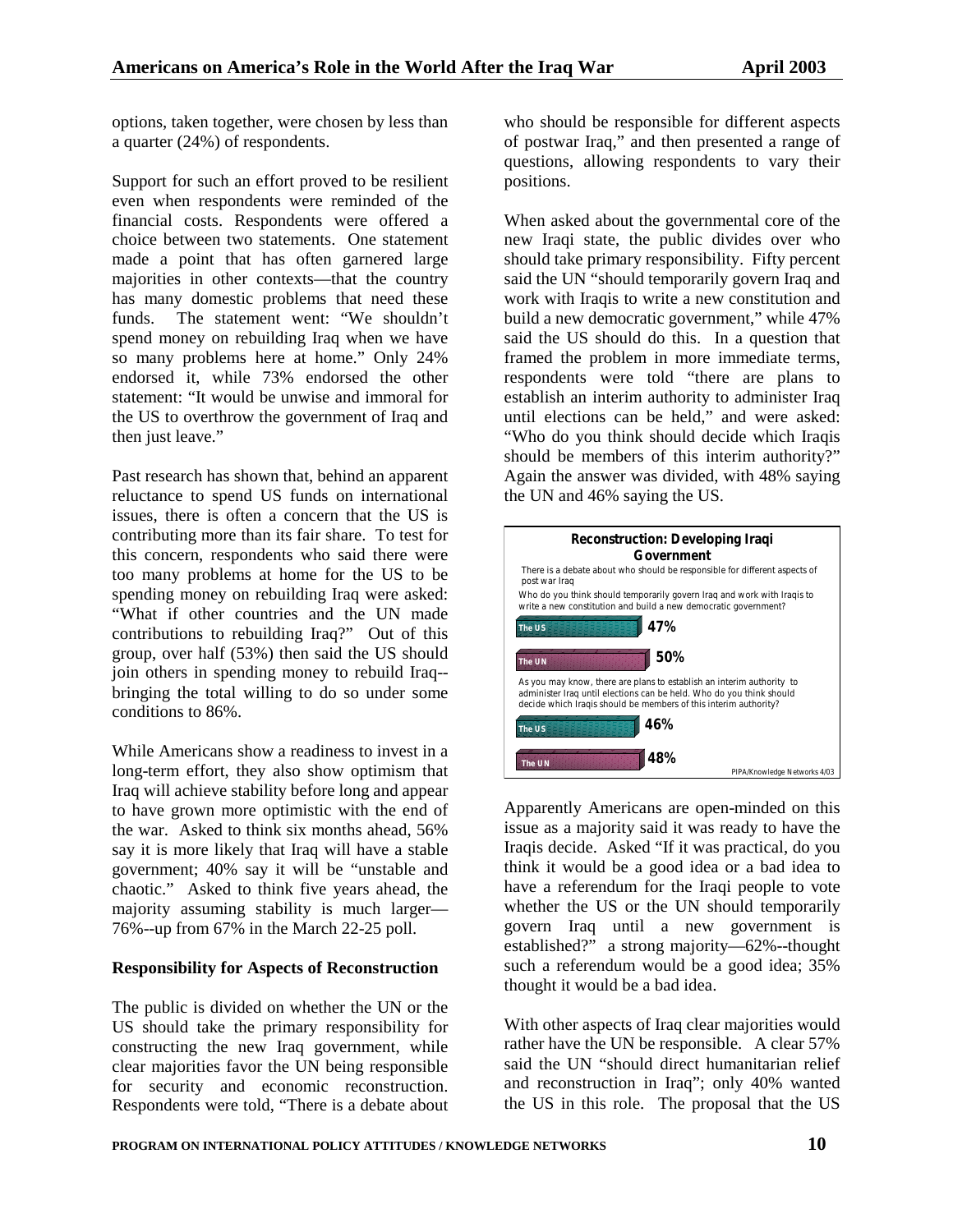should now manage the oil-for-food program that the UN ran before the war was overwhelmingly rejected: just 28% thought the US should now manage the program, while 70% said the UN should continue until a new Iraqi government is established. And only 43% thought the US should be "in charge of maintaining civil order in Iraq until a new government is established"; a 54% majority wanted this to be the job of "a UN police force of police officers from various countries."



Strong majorities also show support for multilateral participation in the reconstruction of Iraq. Seventy-three percent said it was "necessary to get the participation of a substantial number of other countries in the process of reconstructing Iraq" (not necessary, 25%). Sixty-six percent said it was necessary to get the participation of Arab countries (not necessary, 30%).

![](_page_10_Figure_5.jpeg)

Currently there is a major controversy about whether the US military should play a directing role in relief and reconstruction as well as providing security in Iraq. Presented three options, only 29% took the position that in addition to security the military should be in charge of relief and reconstruction. A 54% majority preferred that the US military "remain in Iraq and provide security, but the UN and international aid organizations should be in charge of relief and reconstruction." Just 14% wanted the military to withdraw "shortly after the war is over."

![](_page_10_Figure_7.jpeg)

Finally, an overwhelming majority favors Congress retaining oversight over US funds for Iraqi relief and reconstruction. Recently there has been some controversy over the White House's request that the use of \$2.5 billion in reconstruction funds for Iraq be at the discretion of the President through the Department of Defense. The current poll asked: "Do you think Congress should give the President full control over the way money is spent on Iraq assistance and reconstruction, or should Congress retain oversight over how the money is spent?" Seventy-seven percent said Congress should retain oversight; only 19% thought Congress should give the President full control.